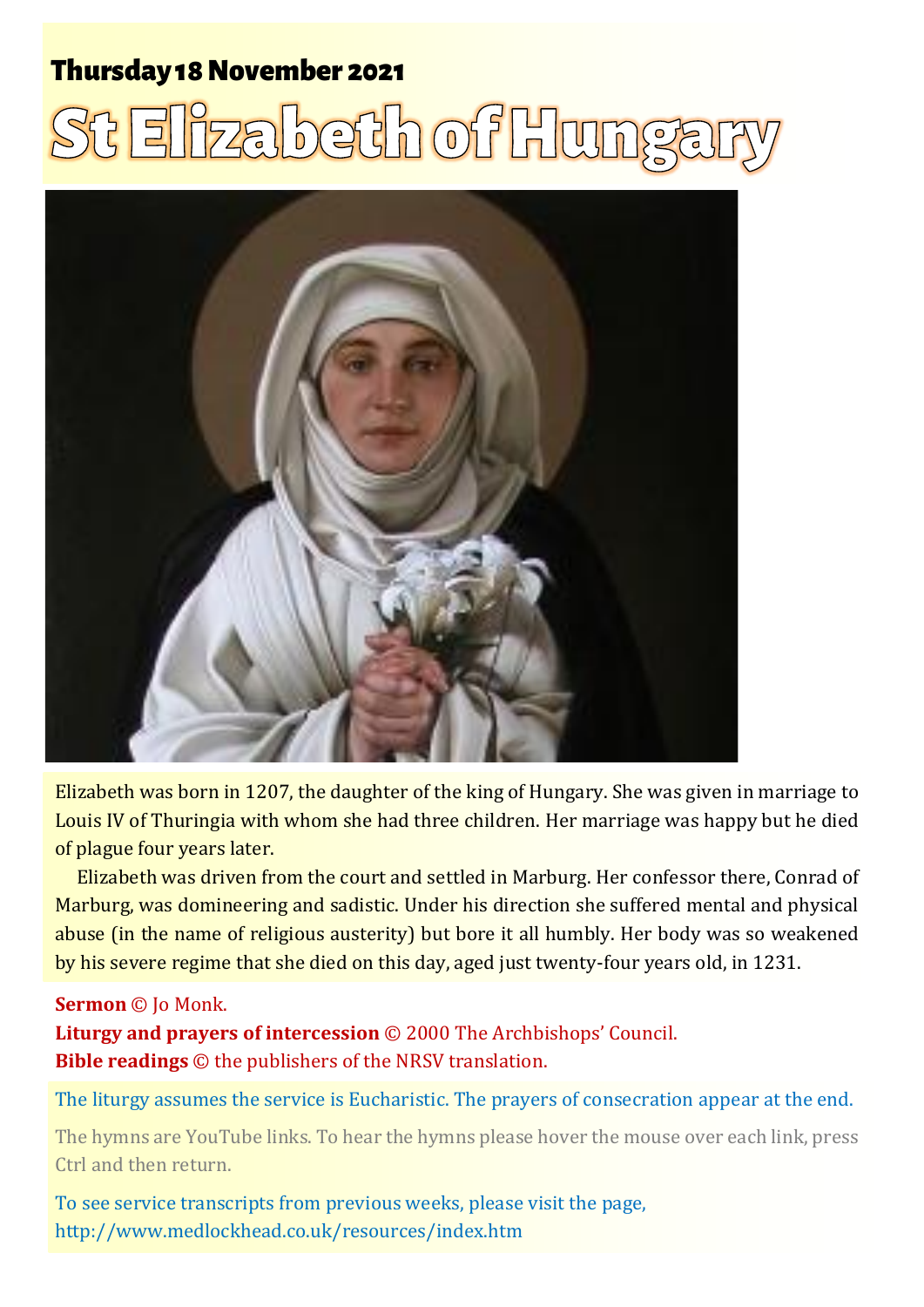#### **Introduction and welcome**

HYMN 1 **[Will you come and follow me](https://youtu.be/eAYM8pWCwWk)** (click on this link to hear the hymn)

#### **The Welcome**

In the name of the Father, and of the Son, and of the Holy Spirit

All **Amen.**

The Lord be with you

All **And also with you.**

#### **The Preparation**

All **Almighty God,**

**to whom all hearts are open, all desires known, and from whom no secrets are hidden: cleanse the thoughts of our hearts by the inspiration of your Holy Spirit, that we may perfectly love you, and worthily magnify your holy name; through Christ our Lord. Amen.**

Our Lord Jesus Christ said:

The first commandment is this: 'Hear, O Israel, the Lord our God is the only Lord. You shall love the Lord your God with all your heart, with all your soul, with all your mind, and with all your strength.'

And the second is this: 'Love your neighbour as yourself.' There is no other commandment greater than these. On these two commandments hang all the law and the prophets.

#### All **Amen. Lord, have mercy.**

The saints were faithful unto death and now dwell in the heavenly kingdom for ever. As we celebrate their joy, let us bring to the Lord our sins and weaknesses, and ask for his mercy.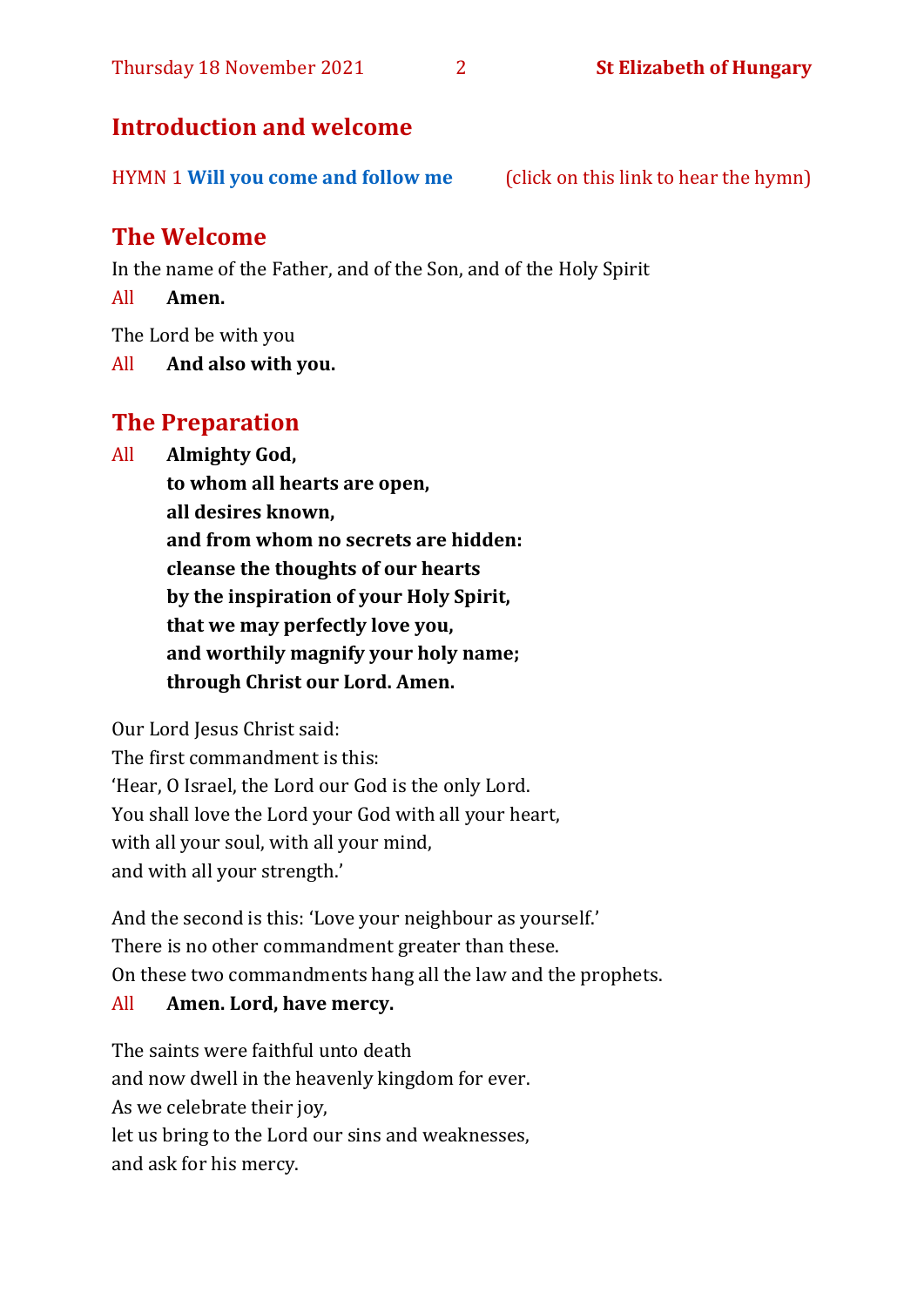All **Almighty God, our heavenly Father, we have sinned against you and against our neighbour in thought and word and deed, through negligence, through weakness, through our own deliberate fault. We are truly sorry and repent of all our sins. For the sake of your Son Jesus Christ, who died for us, forgive us all that is past and grant that we may serve you in newness of life to the glory of your name. Amen.**

Almighty God,

who forgives all who truly repent, have mercy upon you, pardon and deliver you from all your sins, confirm and strengthen you in all goodness, and keep you in life eternal; through Jesus Christ our Lord. All **Amen.**

#### **The Gloria**

This Gloria is sung to the tune of 'Cwm Rhondda'. Click **[here](https://www.youtube.com/watch?v=l71MLQ22dIk)** for the tune.

All **Glory be to God in Heaven, Songs of joy and peace we bring, Thankful hearts and voices raising, To creation's Lord we sing. Lord we thank you, Lord we praise you, Glory be to God our King: Glory be to God our King. Lamb of God, who on our shoulders, Bore the load of this world's sin; Only Son of God the Father, You have brought us peace within. Lord, have mercy, Christ have mercy,**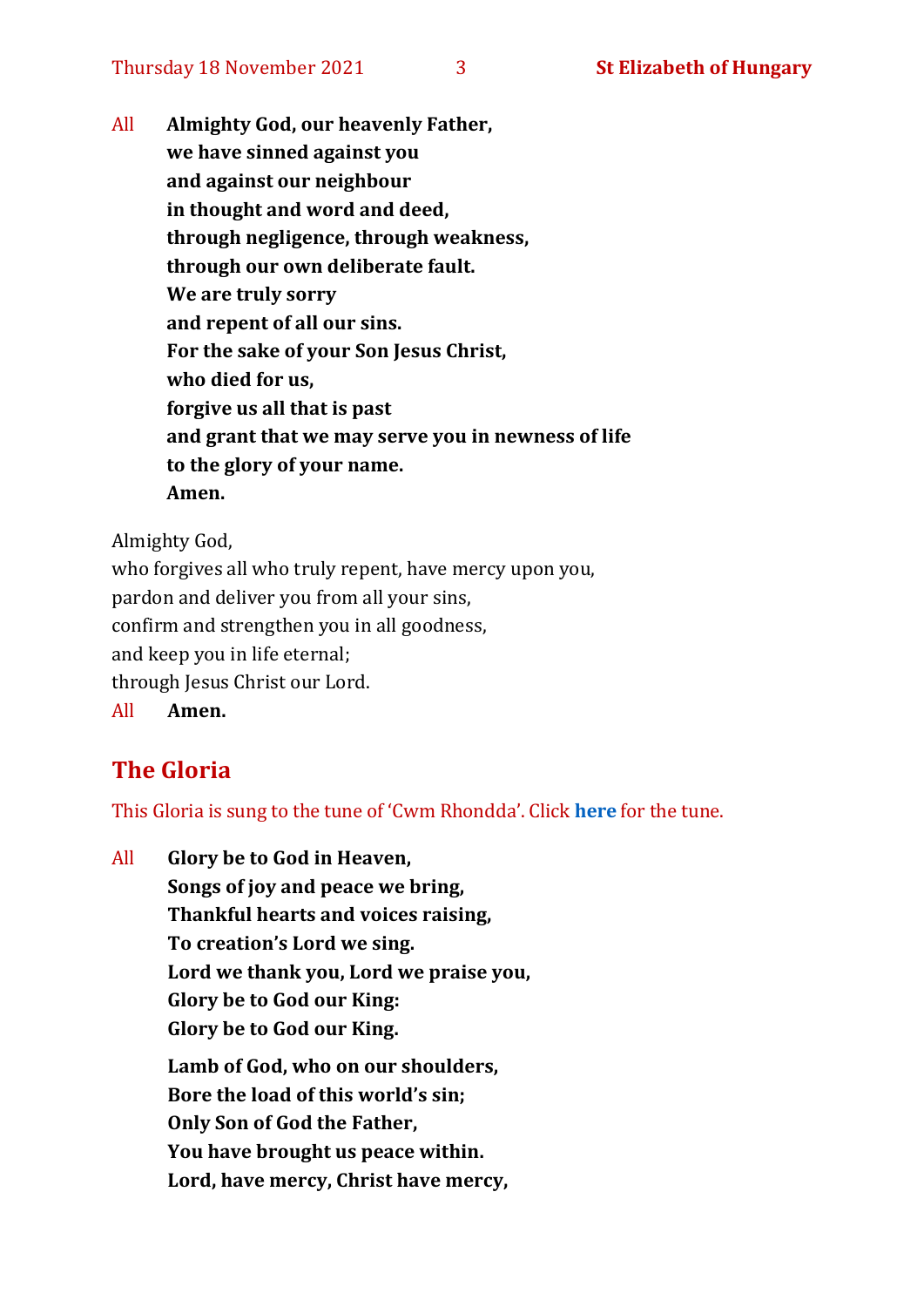**Now your glorious reign begin: Now your glorious reign begin.**

**You O Son of God are Holy, You we praise with one accord. None in heav'n or earth is like you, Only you are Christ the Lord. With the Father and the Spirit, Ever worshipped and adored: Ever worshipped and adored.**

#### **The Collect for Elizabeth of Hungary**

Lord God, who taught Elizabeth of Hungary to recognise and reverence Christ in the poor of this world: by her example strengthen us to love and serve the afflicted and the needy and so to honour your Son, the servant King, who is alive and reigns with you, in the unity of the Holy Spirit, one God, now and for ever.

All **Amen.**

#### **First reading**

A reading from the book of Tobit

Bless God and acknowledge him in the presence of all the living for the good things he has done for you. Bless and sing praise to his name. With fitting honour declare to all people the deeds of God. Do not be slow to acknowledge him. It is good to conceal the secret of a king, but to acknowledge and reveal the works of God, and with fitting honour to acknowledge him. Do good and evil will not overtake you. Prayer with fasting is good, but better than both is almsgiving with righteousness. A little with righteousness is better than wealth with wrongdoing. It is better to give alms than to lay up gold. For almsgiving saves from death and purges away every sin. Those who give alms will enjoy a full life. *Tobit 12:6b–9*

This is the Word of the Lord

All **Thanks be to God.**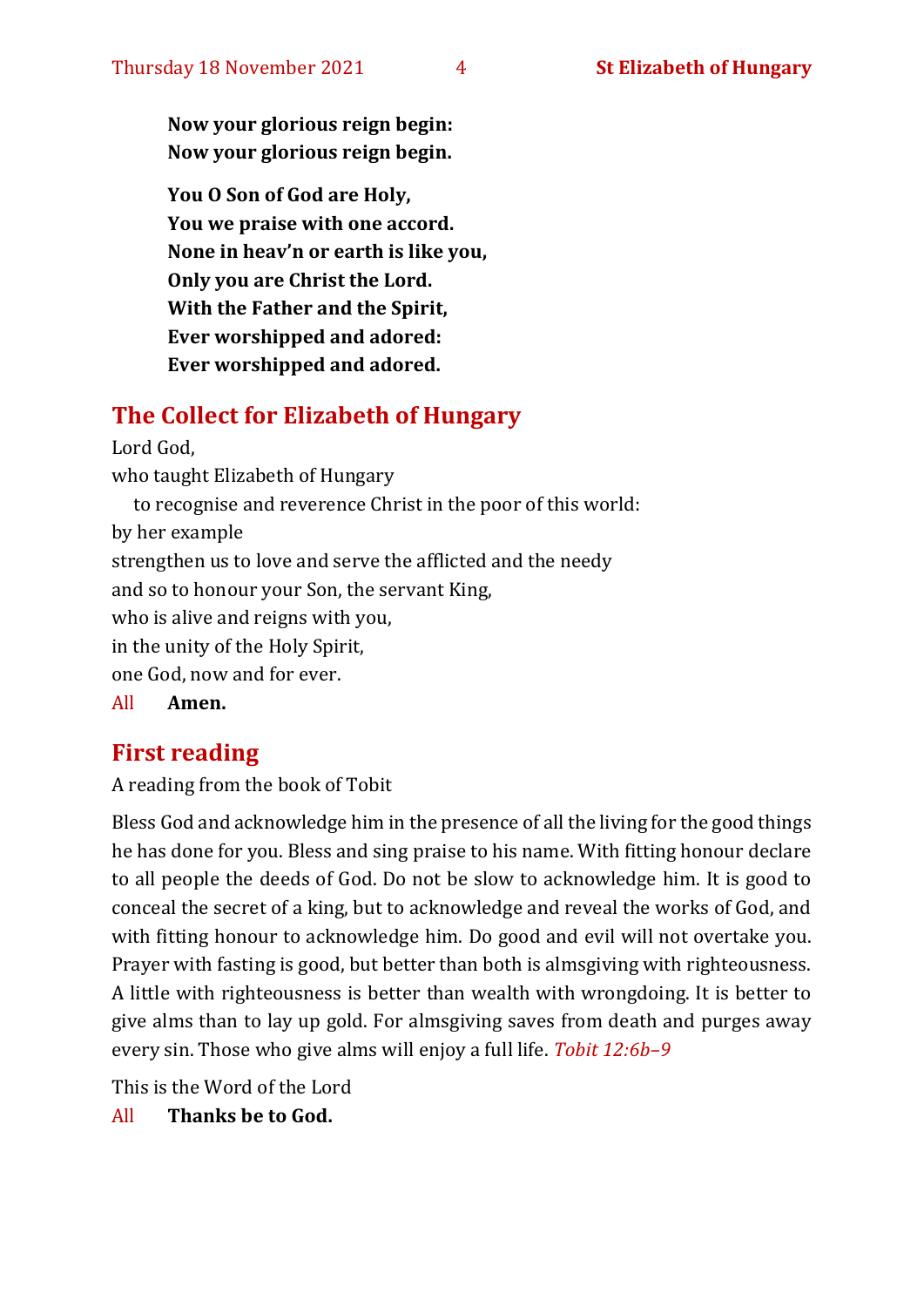### **Second reading**

A reading from the Letter of St James

What good is it, my brothers and sisters, if you say you have faith but do not have works? Can faith save you? If a brother or sister is naked and lacks daily food, and one of you says to them, 'Go in peace; keep warm and eat your fill,' and yet you do not supply their bodily needs, what is the good of that? So faith by itself, if it has no works, is dead. *James 2:14–17*

This is the Word of the Lord All **Thanks be to God.**

HYMN 2 **[Beauty for brokenness](https://youtu.be/3kVHKuldZyw)** (click on this link to hear the hymn)

### **Gospel reading**

Hear the Gospel of our Lord Jesus Christ according to Matthew All **Glory to you O Lord.**

Jesus said, 'When the Son of Man comes in his glory, and all the angels with him, then he will sit on the throne of his glory. All the nations will be gathered before him, and he will separate people one from another as a shepherd separates the sheep from the goats, and he will put the sheep at his right hand and the goats at the left. Then the king will say to those at his right hand, "Come, you that are blessed by my Father, inherit the kingdom prepared for you from the foundation of the world; for I was hungry and you gave me food, I was thirsty and you gave me something to drink, I was a stranger and you welcomed me, I was naked and you gave me clothing, I was sick and you took care of me, I was in prison and you visited me."

'Then the righteous will answer him, "Lord, when was it that we saw you hungry and gave you food, or thirsty and gave you something to drink? And when was it that we saw you a stranger and welcomed you, or naked and gave you clothing? And when was it that we saw you sick or in prison and visited you?" And the king will answer them, "Truly I tell you, just as you did it to one of the least of these who are members of my family, you did it to me."

'Then he will say to those at his left hand, "You that are accursed, depart from me into the eternal fire prepared for the devil and his angels; for I was hungry and you gave me no food, I was thirsty and you gave me nothing to drink, I was a stranger and you did not welcome me, naked and you did not give me clothing, sick and in prison and you did not visit me." Then they also will answer, "Lord, when was it that we saw you hungry or thirsty or a stranger or naked or sick or in prison, and did not take care of you?" Then he will answer them, "Truly I tell you, just as you did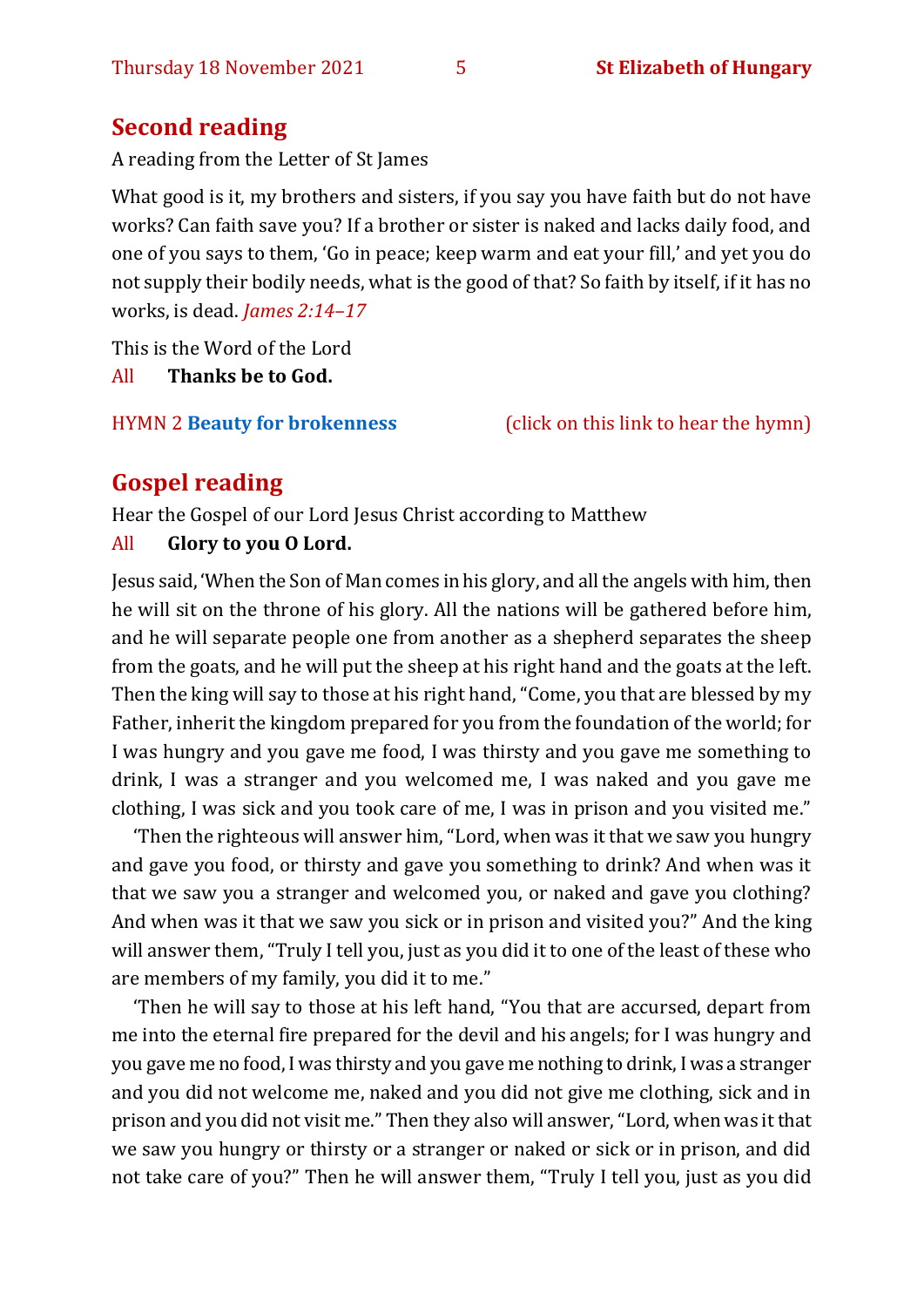not do it to one of the least of these, you did not do it to me." And these will go away into eternal punishment, but the righteous into eternal life.' *Matthew 25:31–46*

This is the Gospel of the Lord

All **Praise to you O Christ.** 

#### **Sermon**

Elizabeth of Hungary was a medieval princess, but devoted her life to caring for the poor. She would have understood today's readings from James and Matthew very well. A real faith will reveal itself by the way we live our lives, and especially in the way we treat others.

The Gospel reading is quite chilling: on the day of judgement, it says, we will be divided into those who did the right things and those who didn't. The righteous, or 'sheep', will be welcomed into God's kingdom in heaven, and the unrighteous, or 'goats' will go to eternal punishment.

So are we sheep or goats?

If we're honest, there's probably a bit of sheep and a bit of goat in all of us. Most of us will remember times when we helped those less fortunate than ourselves and times when we neglected to do so, or even chose not to. It's easy to comfort ourselves with 'well, we did our best, Nobody's perfect. I can't help everyone all the time'. But this parable suggests that God wants more of us than that.

So how to can we improve our record? The answer, as so often, is to get to know God better.

God is both tougher and gentler than we can imagine. He is the great Judge, but also the Merciful One who forgives and comforts us. If we learn to love God more, acts of mercy and kindness will come more naturally to us. St Augustine famously said, 'Love God and do as you will'. In other words, if we truly love God, we will want to do the things that please Him.

The life of Jesus is our model. When faced with difficult or painful situations, we need to get into the habit of asking, 'What would Jesus do?' When we are tempted to judge others, the story of the woman caught in adultery comes to mind (John 8:3–11); when we're tempted to ignore the suffering of others, the parable of the Good Samaritan should stop us in our tracks (Luke 10:25–37); when we are stressed and afraid, we remember how Jesus prayed in the Garden of Gethsemane (Matthew 26:36–46). There are lots of examples, so reading the Bible and getting to know it well is a good start.

Praying is also important if we want to know God better. Jesus spent a great deal of time in prayer, often going into the hills by himself all night to be alone with God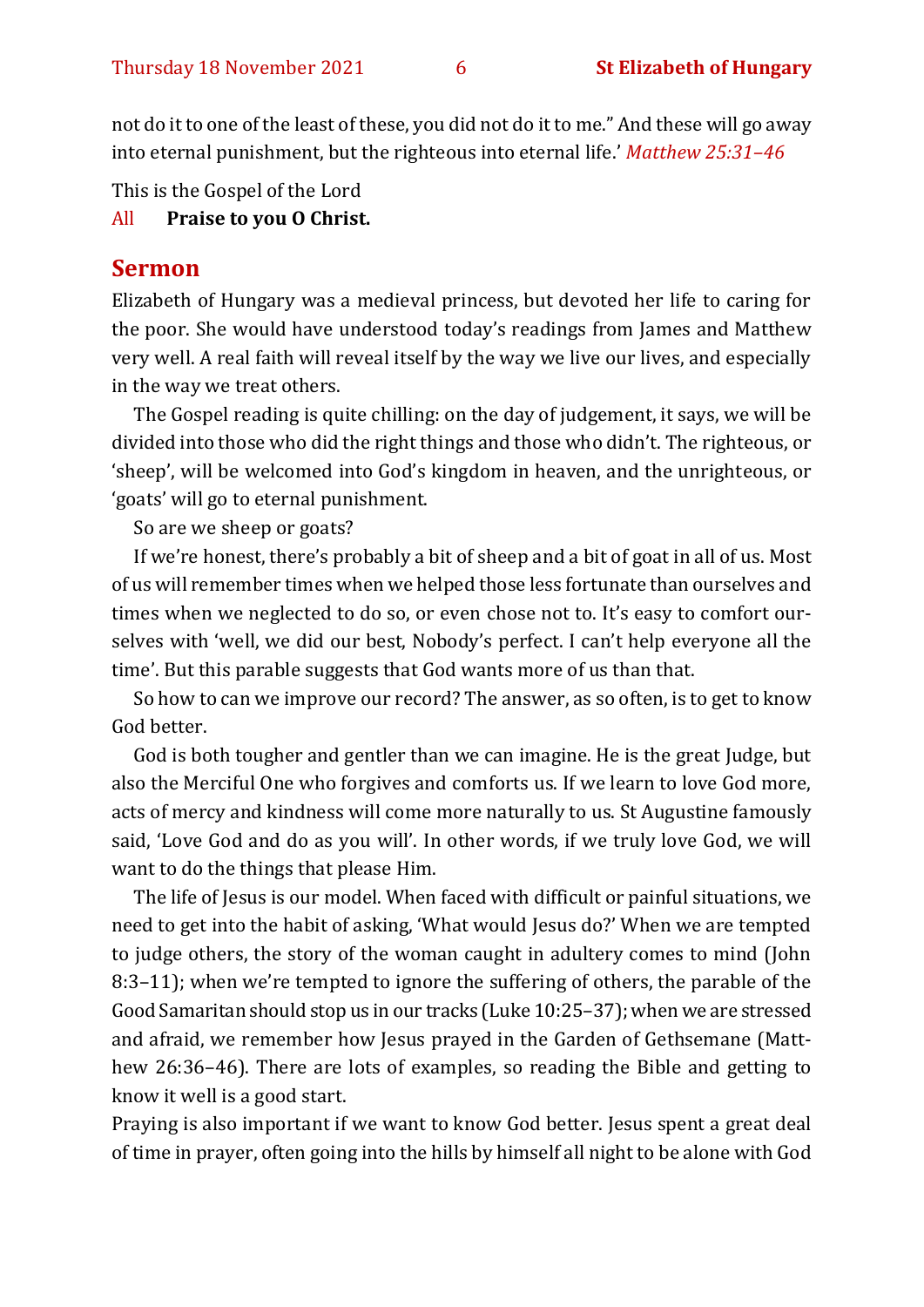(Matthew 14:23; Luke 6:12). The more we pray, the more we open up our lives to the work of the Holy Spirit.

There's a beautiful collect (also by St Augustine) that sums all this up nicely:

*Eternal God, the light of the minds that know you, the joy of the hearts that love you and the strength of the wills that serve you; grant us so to know you that we may truly love you, and so to love you that we may fully serve you, whom to serve is perfect freedom, in Jesus Christ our Lord. Amen.*

### **The Creed**

Do you believe and trust in God the Father, the source of all being and life, the one for whom we exist?

#### All **We believe and trust in him.**

Do you believe and trust in God the Son, who took our human nature,

died for us and rose again?

#### All **We believe and trust in him.**

Do you believe and trust in God the Holy Spirit, who gives life to the people of God and makes Christ known in the world?

#### All **We believe and trust in him.**

This is the faith of the Church.

All **This is our faith. We believe and trust in one God, Father, Son and Holy Spirit. Amen.**

#### **Prayers of intercession**

In every age you have raised up holy men and women to reflect the light of Christ and to teach us the way of holiness.

We thank you for those who have been teachers in the school of Christ: give understanding to those who study the faith the Church has handed on, and clarity to those who communicate the gospel in a changing world … Lord, hear us.

All **Lord, graciously hear us.**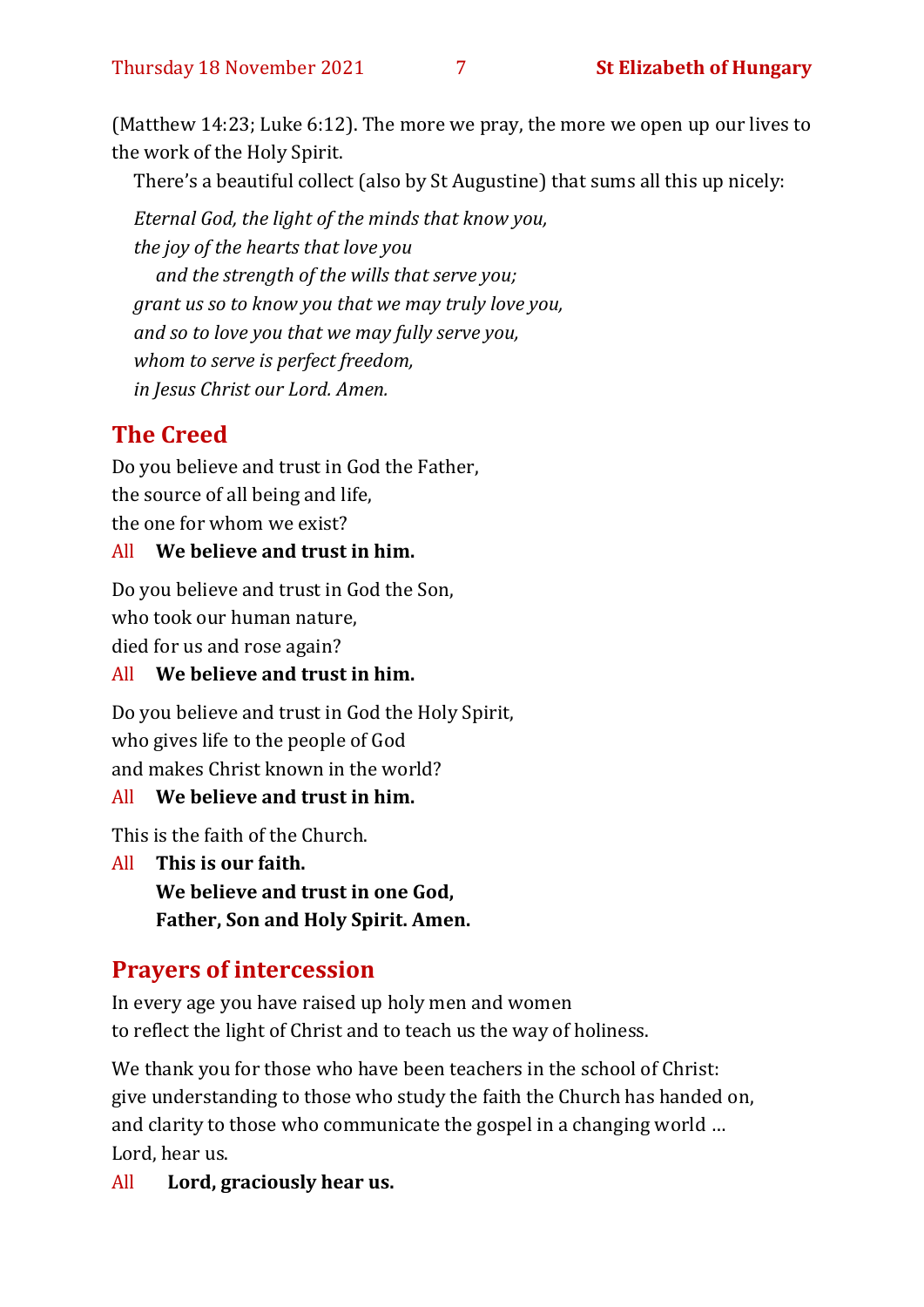We thank you for those who have been shepherds of your people: give a pastoral heart to deacons, priests and bishops, and the needful gifts to all your people in their ministry … Lord, hear us.

#### All **Lord, graciously hear us.**

We thank you for those who have been Christian rulers in the world. and for those who carried the good news to lands where it had not been before: give wisdom to all who have power and influence among the nations, and establish God's sovereignty among people of every race … Lord, hear us.

#### All **Lord, graciously hear us.**

We thank you for those whom you have called to live in community: establish mutual love among those drawn into fellowship in your service, and bless with Christ's presence all the communities to which we relate … Lord, hear us.

#### All **Lord, graciously hear us.**

We thank you for those who have lived out their vocation in family life:

give your grace to all who nurture children

and all who care for the aged,

and enfold in your love all your sons and daughters …

Lord, hear us.

#### All **Lord, graciously hear us.**

We thank you for those who have brought wholeness through the medicine of the gospel:

give skill to all who minister healing and reconciliation in your name,

and comfort all who cry out to you from any sort of distress …

Lord, hear us.

#### All **Lord, graciously hear us.**

We thank you for the noble army of martyrs

by the shedding of whose blood the Church has been enriched:

keep under your protection those who are persecuted for the cause of Christ, and acknowledge, we pray,

those who have passed through death trusting your promises … Lord, hear us.

#### All **Lord, graciously hear us.**

We thank you today for Elizabeth of Hungary

As we celebrate her memory and rejoice in her friendship,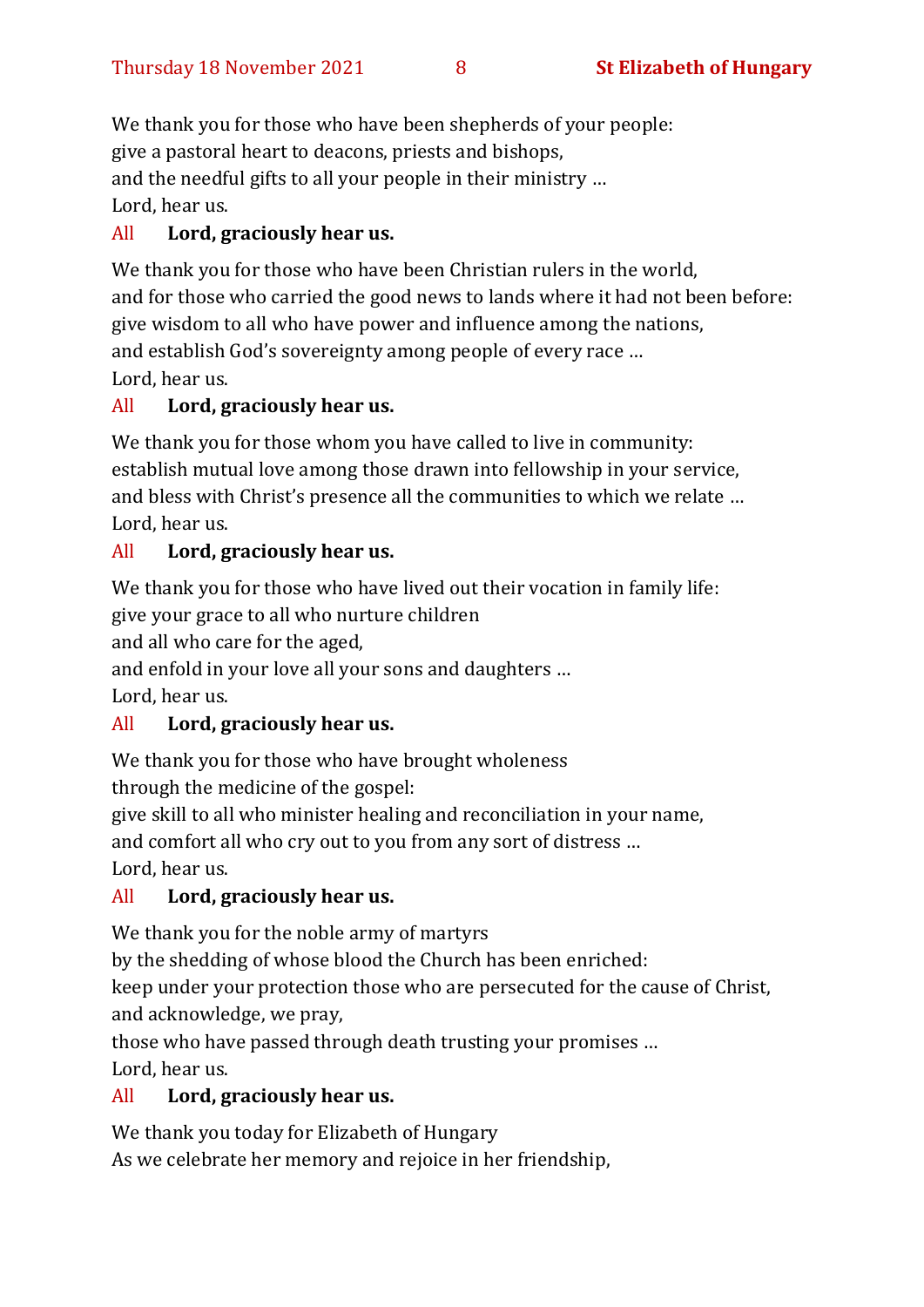we ask you to bless …

Keep in one communion and fellowship all those for whom Christ died. Lord, hear us.

#### All **Lord, graciously hear us.**

Hasten, Lord, the day when people will come from east and west, from north and south, and sit at table in your kingdom,

and we shall see your Son in his glory.

Merciful Father,

All **accept these prayers for the sake of your Son, our Saviour Jesus Christ. Amen.**

#### **The peace**

May the God of peace sanctify you: may he so strengthen your hearts in holiness that you may be blameless before him at the coming of our Lord Jesus with his saints.

The peace of the Lord be always with you,

All **And also with you.**

HYMN 3 **[Colours of day](https://youtu.be/d4_gLm4s0x8)** (please click on this link to hear the hymn)

The liturgy of the Communion Service appears below

# The Dismissal

May Christ who makes saints of sinners, who has transformed those we remember today, raise and strengthen you that you may transform the world; and the blessing of God the Almighty: Father, Son, and Holy Spirit, be with you now and remain with you always. All **Amen.**

#### HYMN 4 **[I, the Lord of sea and sky](https://youtu.be/eZOZbztI_7w)** (please click on this link to hear the hymn)

Go in peace to love and serve the Lord.

All **In the name of Christ. Amen.**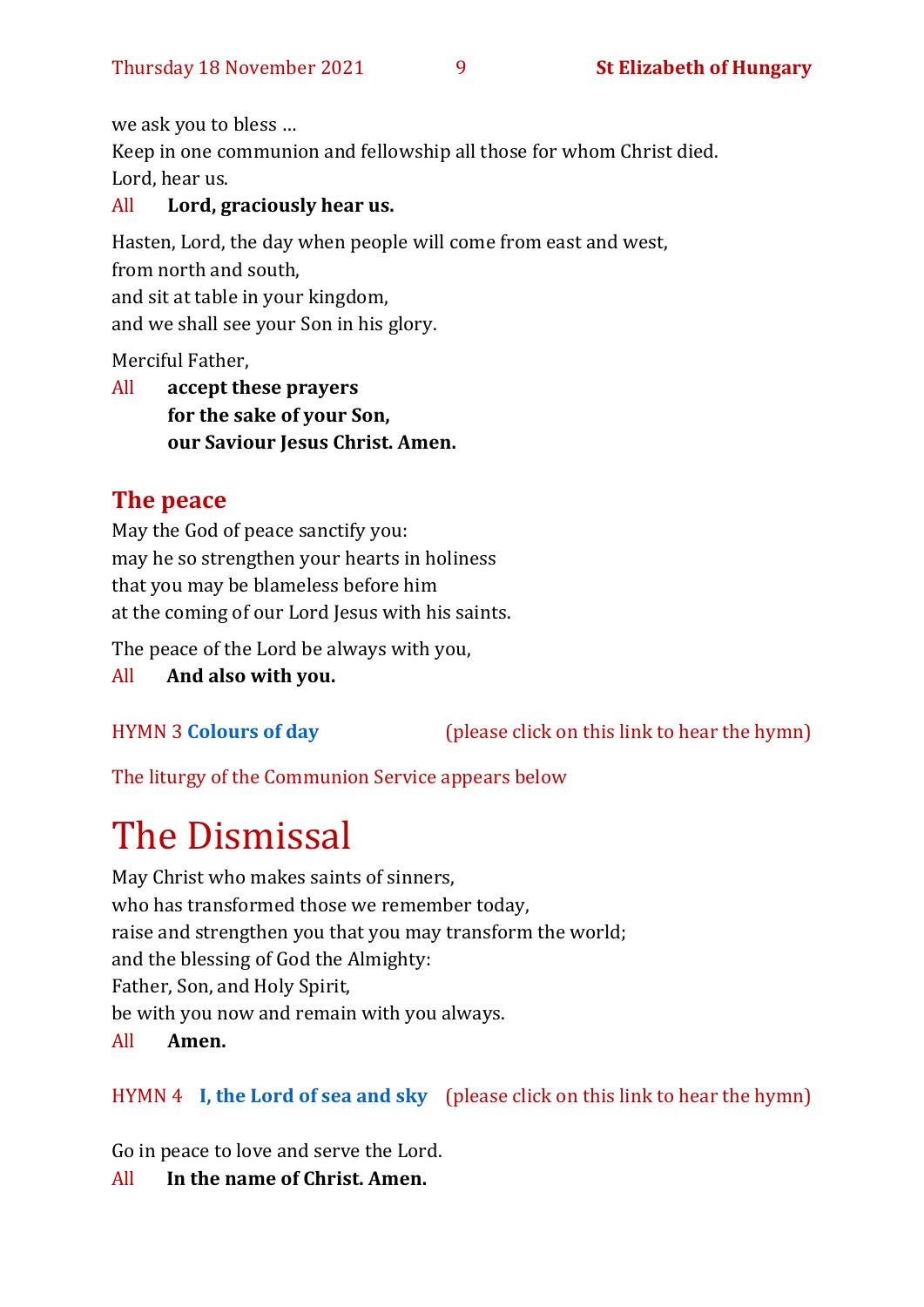## The Liturgy of the Sacrament

#### Eucharistic Prayer (prayer E)

The Lord be with you

#### All **and also with you.**

Lift up your hearts.

#### All **We lift them to the Lord.**

Let us give thanks to the Lord our God.

#### All **It is right to give thanks and praise.**

It is indeed right, our duty and our joy, always and everywhere to give you thanks, holy Father, almighty and eternal God, through Jesus Christ our Lord. And now we give thanks, most gracious God, surrounded by a great cloud of witnesses and glorified in the assembly of your saints. The glorious company of apostles praise you. The noble fellowship of prophets praise you. The white-robed army of martyrs praise you. We, your holy Church, acclaim you. In communion with angels and archangels, and with all who served you on earth and worship you now in heaven, we raise our voice to proclaim your glory, for ever praising you and saying:

All **Holy, holy, holy Lord, God of power and might, heaven and earth are full of your glory. Hosanna in the highest. Blessed is he who comes in the name of the Lord. Hosanna in the highest.**

We praise and bless you, loving Father, through Jesus Christ, our Lord; and as we obey his command, send your Holy Spirit, that broken bread and wine outpoured may be for us the body and blood of your dear Son.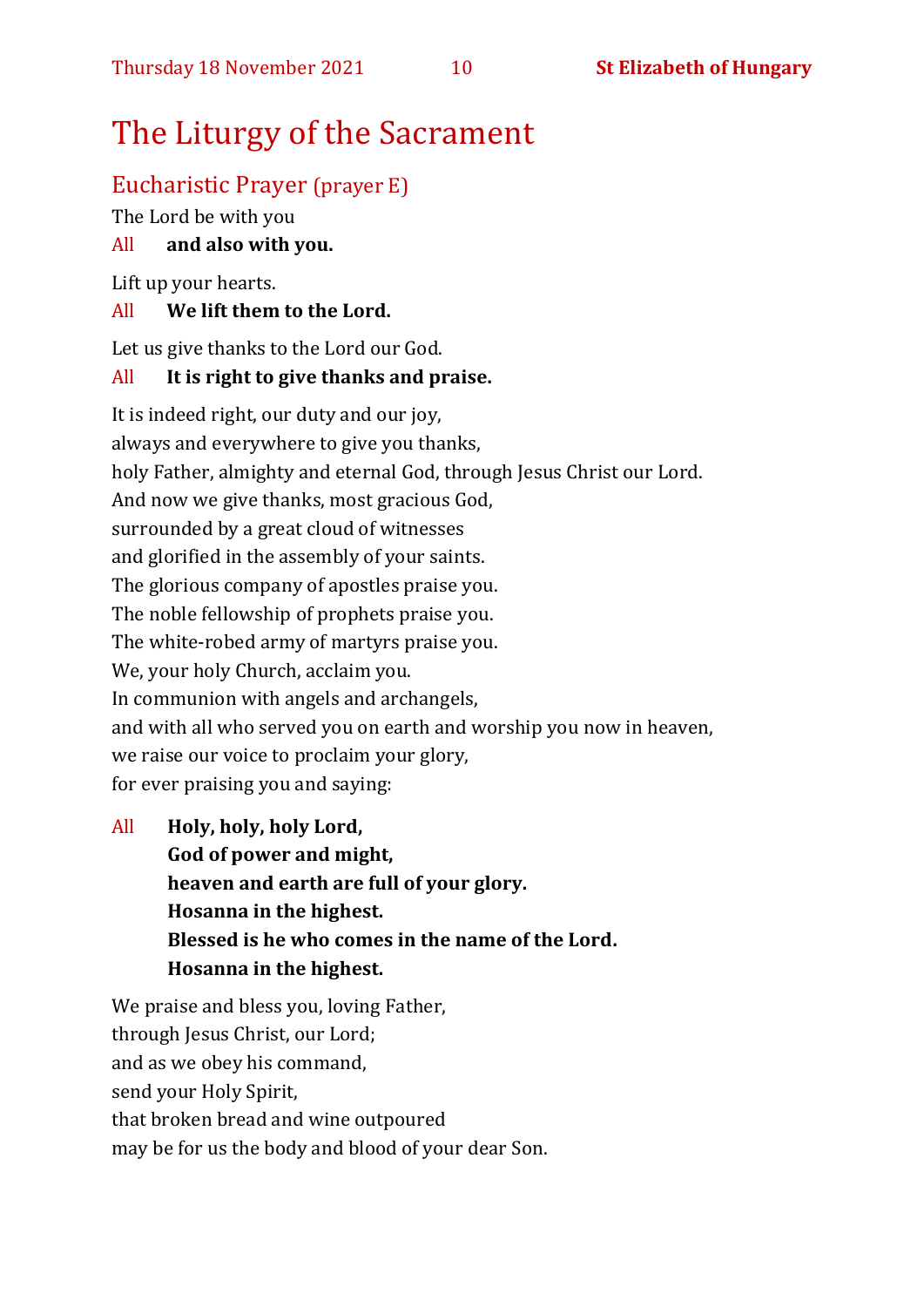On the night before he died he had supper with his friends and, taking bread, he praised you. He broke the bread, gave it to them and said: Take, eat; this is my body which is given for you; do this in remembrance of me.

When supper was ended he took the cup of wine. Again he praised you, gave it to them and said: Drink this, all of you; this is my blood of the new covenant, which is shed for you and for many for the forgiveness of sins. Do this, as often as you drink it, in remembrance of me.

So, Father, we remember all that Jesus did, in him we plead with confidence his sacrifice made once for all upon the cross.

Bringing before you the bread of life and cup of salvation, we proclaim his death and resurrection until he comes in glory.

Great is the mystery of faith:

All **Christ has died. Christ is risen. Christ will come again.**

Lord of all life, help us to work together for that day when your kingdom comes and justice and mercy will be seen in all the earth.

Look with favour on your people, gather us in your loving arms and bring us with Elizabeth and all the saints to feast at your table in heaven.

Through Christ, and with Christ, and in Christ, in the unity of the Holy Spirit, all honour and glory are yours, O loving Father, for ever and ever.

All **Amen.**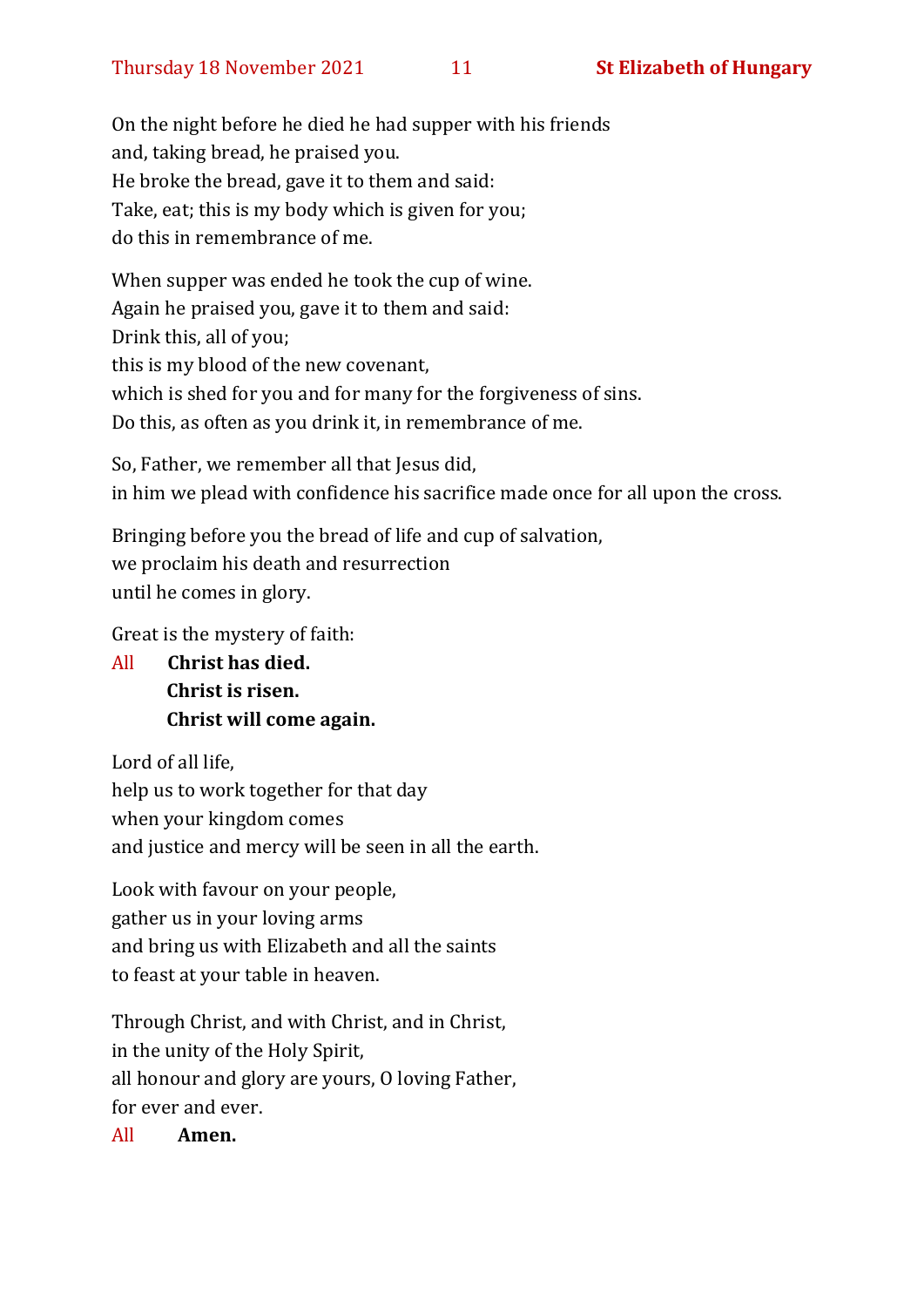#### The Lord's Prayer

As our Saviour taught us, so we pray

All **Our Father in heaven, hallowed be your name, your kingdom come, your will be done, on earth as in heaven. Give us today our daily bread. Forgive us our sins as we forgive those who sin against us. Lead us not into temptation but deliver us from evil. For the kingdom, the power,** 

**and the glory are yours now and for ever. Amen.**

#### Breaking of the Bread

We break this bread to share in the body of Christ.

- All **Though we are many, we are one body, because we all share in one bread.**
- All **Lamb of God,**

**you take away the sin of the world, have mercy on us.**

**Lamb of God, you take away the sin of the world, have mercy on us.**

**Lamb of God, you take away the sin of the world, grant us peace.**

Draw near with faith. Receive the body of our Lord Jesus Christ which he gave for you, and his blood which he shed for you. Eat and drink in remembrance that he died for you, and feed on him in your hearts by faith with thanksgiving.